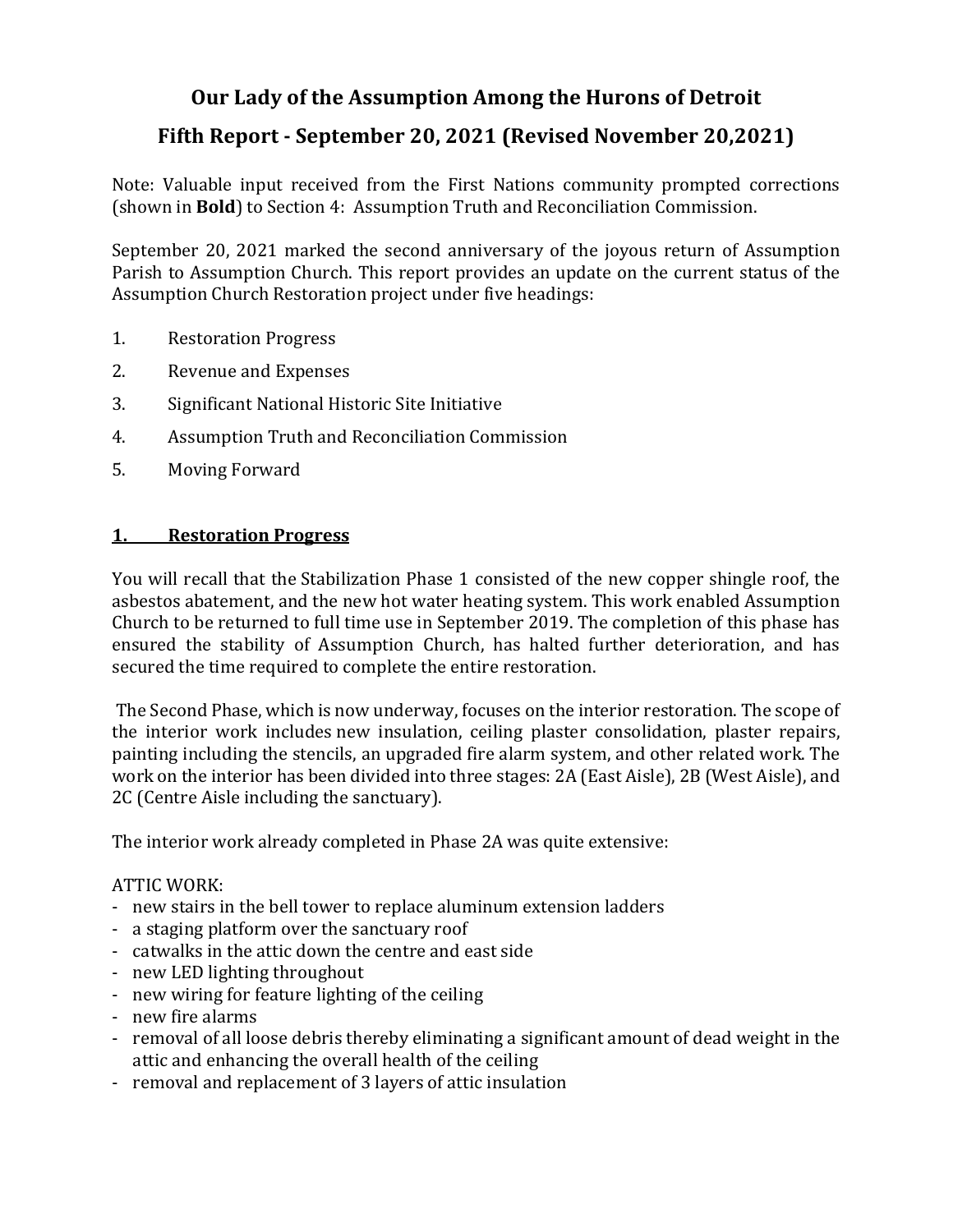- plaster keys reinforced, where required and application of plaster consolidation material, re-establishing mechanical connection of plaster to wood lathe

#### INTERIOR WORK:

- temporary removal of pews, speakers, Stations of the Cross and wall plaques
- erection of access scaffolding with three working levels
- hazardous materials abatement
- restoration of deteriorated ceiling and water damaged plaster
- removing, painting and reinstalling all plaster stars on the ceiling
- replicating plaster stars, replacing missing and damaged stars
- applying high-quality paint systems on all surfaces
- identifying and recording existing paint scheme (18 different colours)
- creating new stencils to restore the original stencil decor
- developing modelling for new sound system
- installing conduit on columns for the new speakers

Phase 2A (East Aisle) has been completed except for the painting and stencils which are scheduled to be completed in early October. Work has continued throughout the pandemic.

The design work for 2B (West Aisle) has been completed and Allan Avis has prepared a budget for 2B totalling \$1,110,000 (attached). The 2B scope of work is virtually identical to 2A. Some expenses which were required for 2A are not required for 2B. These include the stairs in the tower, the staging platform over the sanctuary, the centre aisle attic walkway, and the design and architectural plans which included identifying 18 paint colours. The architect fees have also been reduced to 3.5% for the remainder of Phase 2.

The Heritage Planner for the City of Windsor and the Ontario Heritage Trust have both approved the entire interior restoration plans.

#### **2. Revenue and Expenses:**

A summary of all the costs incurred as of September 20, 2021 totals **\$3,590,174**.

| Architect's Initial Condition Report Cost   | \$<br>32,098.78                              |
|---------------------------------------------|----------------------------------------------|
| <b>Restoration Total Costs</b><br>Phase 1   | \$1,800,381.35                               |
| <b>Phase 2A</b> Restoration Total Costs     | \$1,757,694.11                               |
| <b>Total Restoration Costs Paid to Date</b> | \$3,590,174.24                               |
| Cash on Hand (rounded)                      | 500,000.00<br>\$.                            |
| <b>Total Revenue</b>                        | \$4,090,174.24                               |
| Phase 2B Budget                             | \$1,110,135.00 Funds still required: 610,000 |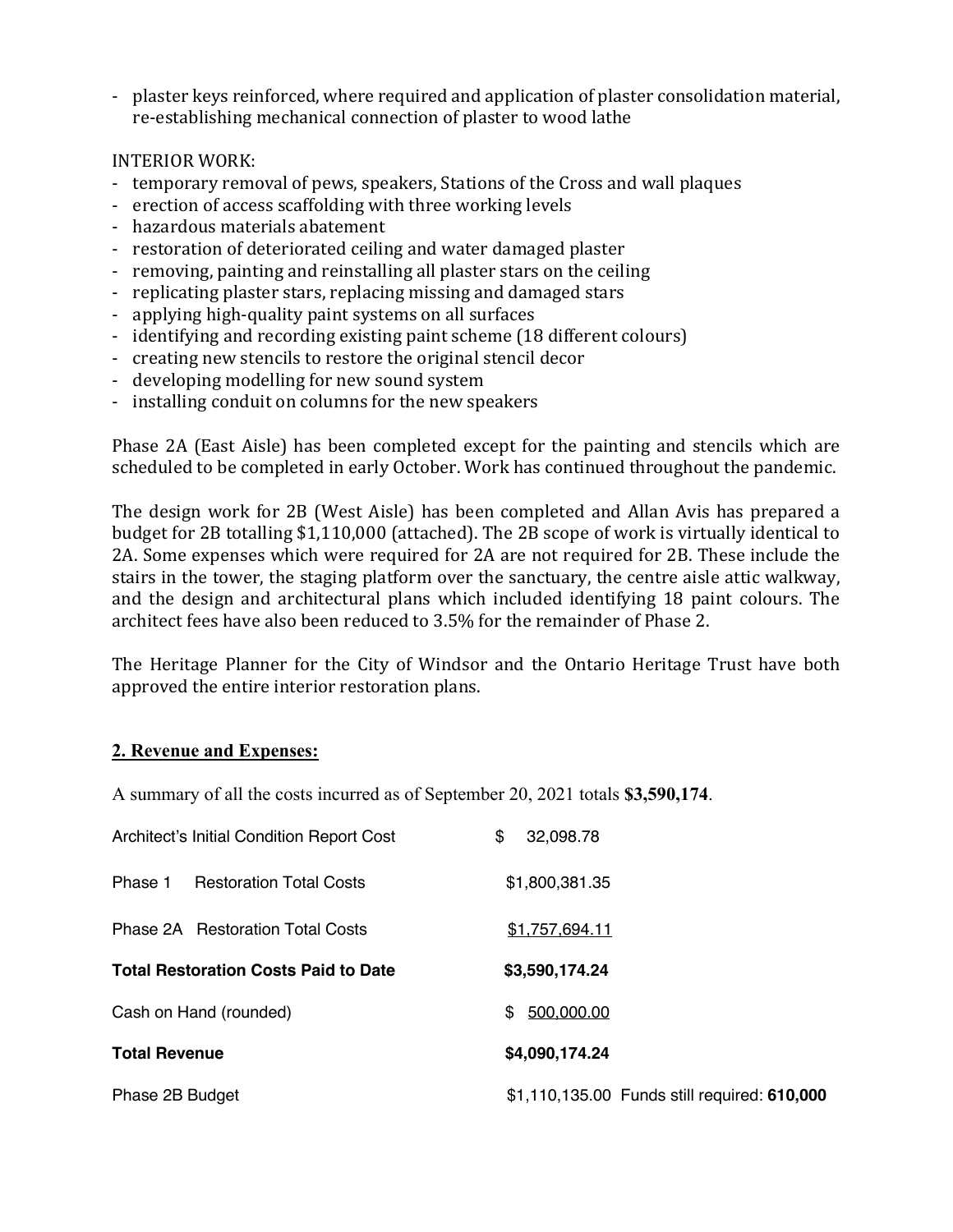Assumption Parish is very grateful for the generosity of over 750 donors, big and small, who have made it possible for the progress we have made. Major donors from outside the parish include the Diocese of London  $$1,000,000$ , the Toldo Foundation  $$500,000$ , and donations of \$100,000 each in shares by two individuals. Donating shares of a public company is a very tax efficient way to contribute. Even Bishop Ronald Fabbro, CSB made a personal donation of \$25,000.

A retired businessman who wishes to avoid media exposure contributed \$500,000 a few weeks ago. This has made it possible to begin restoration of Phase 2B, the West Aisle. Most of the work in the attic has already been completed, including the removal of the old insulation and the ceiling plaster consolidation. We will need another \$610,000 in order to complete the West Aisle.

Assumption Parish continues to commit that all funds donated will be used entirely on the cost of restoration with no monies being used for fundraising. The work can only proceed based on the money received. Assumption Parish is determined to avoid incurring any debt from the restoration.

## **3.** Significant National Historic Site Initiative

In a related matter, Assumption Parish has applied to the Monuments Board of Parks Canada for recognition as a Nationally Significant Historic Site. This honour was denied twice before in the last 40 years, but we are quite confident of achieving success because of the Indigenous origins of the parish and the support we are receiving from the First Nations. An historian has been assigned to examine our eligibility for this honour. If we are successful, it will open the potential for government grants and heritage donors who can only support nondenominational causes. We expect a site visit from the historian this fall after pandemic travel restrictions are lifted.

## **4 Assumption Truth and Reconciliation Commission**

It is difficult to convey the depth of the sorrow many of us feel about the horror of the residential school tragedy. Although there were no Indigenous Residential Schools located in London Diocese, our indigenous children were forced to attend several residential schools located hundreds of miles from home.

**The assertion that there were no Indigenous Residential schools located in London Diocese was not correct. Mt. Elgin Residential School was located 20 miles southwest of London within the Diocese of London in the traditional territory of the Chippewa of the Thames First Nation. It operated from 1851- 1946 with a capacity of up to 160 students. This was only one of several Indigenous Residential Schools where indigenous children were forced to attend.**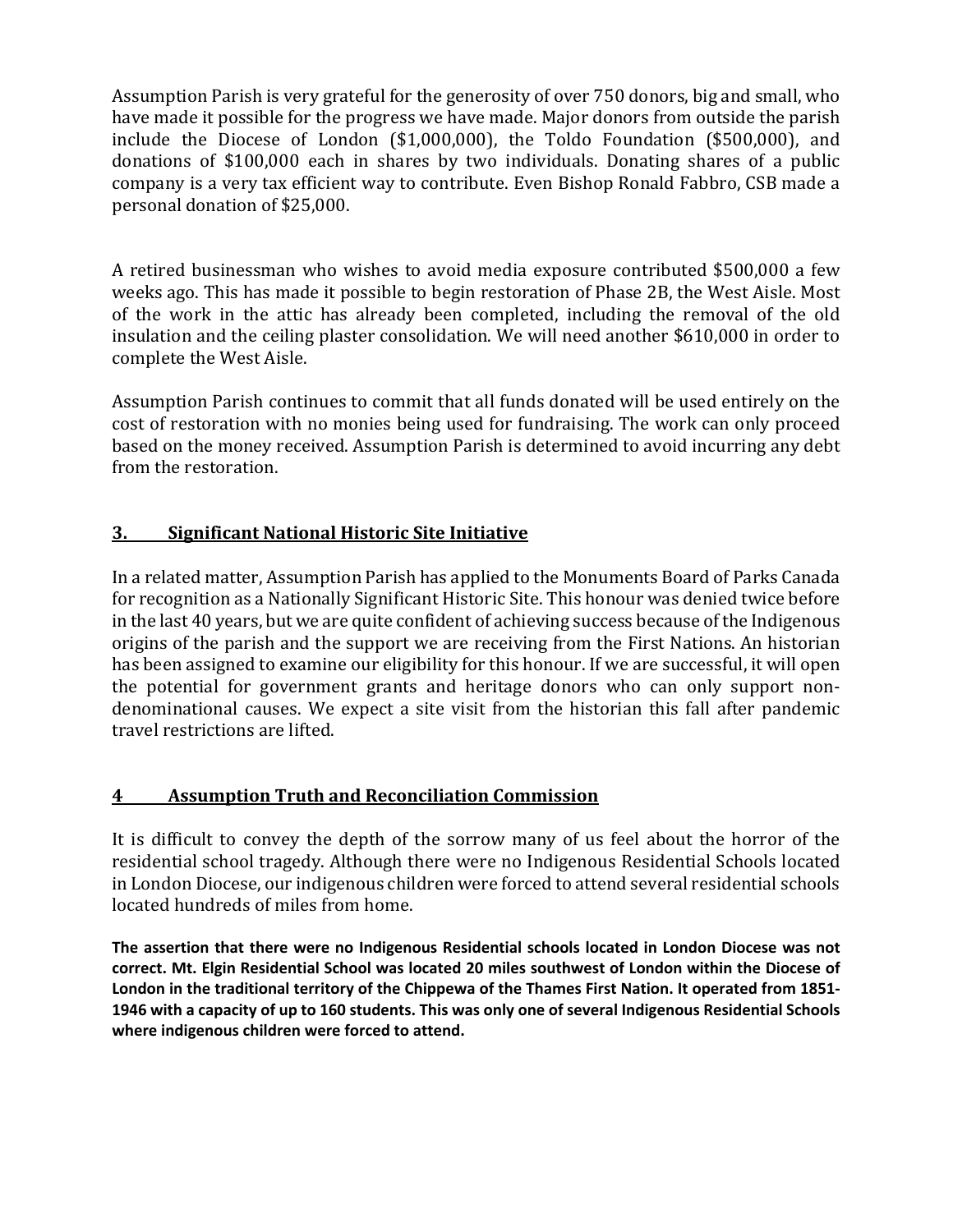**In addition, a question and exception were taken to the statement that "our indigenous children were forced to attend residential schools." What is meant by using the term "our" in this context? The possessive pronoun "our" has been used historically and on-going to insinuate church and state ownership, subjugation, paternalistic abuse and possession of Indigenous people, lands, waters in general and Indigenous children in particular.**

**The basis for this concern is best explained in a video prepared by the Anglican Church on the Doctrine of Discovery. It helps to explain the First Nations perspective in a very compelling fashion.**

Doctrine of Discovery: Stolen lands, Strong Hearts. https://youtu.be/mQwkB1hn5E8

The Assumption Parish Team has been discussing how the parish could respond in a meaningful way to the Residential School tragedies. As a first step, a Book of Condolences will be placed in Rosary Chapel for visitors to sign and express their sorrow for the loss of these innocent children.

The Parish Team has decided to establish a committee called the Assumption Truth and Reconciliation Commission with a mandate to explore how we can advance the process of reconciliation. Subject to the approval and support of the Indigenous community a Memorial Book would be created which listed the names of everyone from London Diocese who were lost when in attendance at the Residential Schools. Story Boards explaining the Residential School system could be developed and displayed. Other Story Boards could outline the Indigenous and French heritage of Assumption Parish. Copies of the Statement of Apology by the Catholic Bishops of Canada and of the personal apology of Most Rev. Ronald P. Fabbro, CSB could be provided.

Another possibility being considered could add a new name to Rosary Chapel. The name Assumption Truth and Reconciliation Chapel is one name among others being considered. This could make the Chapel a focal point and a centre for the pursuit of Truth and Reconciliation in our parish, in our region and in the Diocese. It could become a place where Truth and Reconciliation is fostered and nourished in fellowship with the First Nations.

This could be a powerful way to demonstrate the depth of our sorrow for the pain and suffering our country and our religious institutions inflicted upon the First Nations people. It is hard to imagine the depth of the pain that was inflicted upon these children and their families in our name. Perhaps reflecting on the five Sorrowful Mysteries depicted in the Chapel's stain glass windows would be helpful.

When one Indigenous scholar was visiting Martyrs Shrine recently, he called me to suggest that these children who died in the residential schools were martyrs in the view of many of Indigenous. The Assumption TRC could become a shrine where the First Nations' loss could be recognized and mourned.

The initial reaction from Indigenous leaders who have been consulted about this concept was a concern whether this proposal was merely a token or 'flavour of the month' response. They expressed the need for an ongoing dialog to understand the full extent of the damage caused to their society and culture by this instrument of colonialism. They also said that